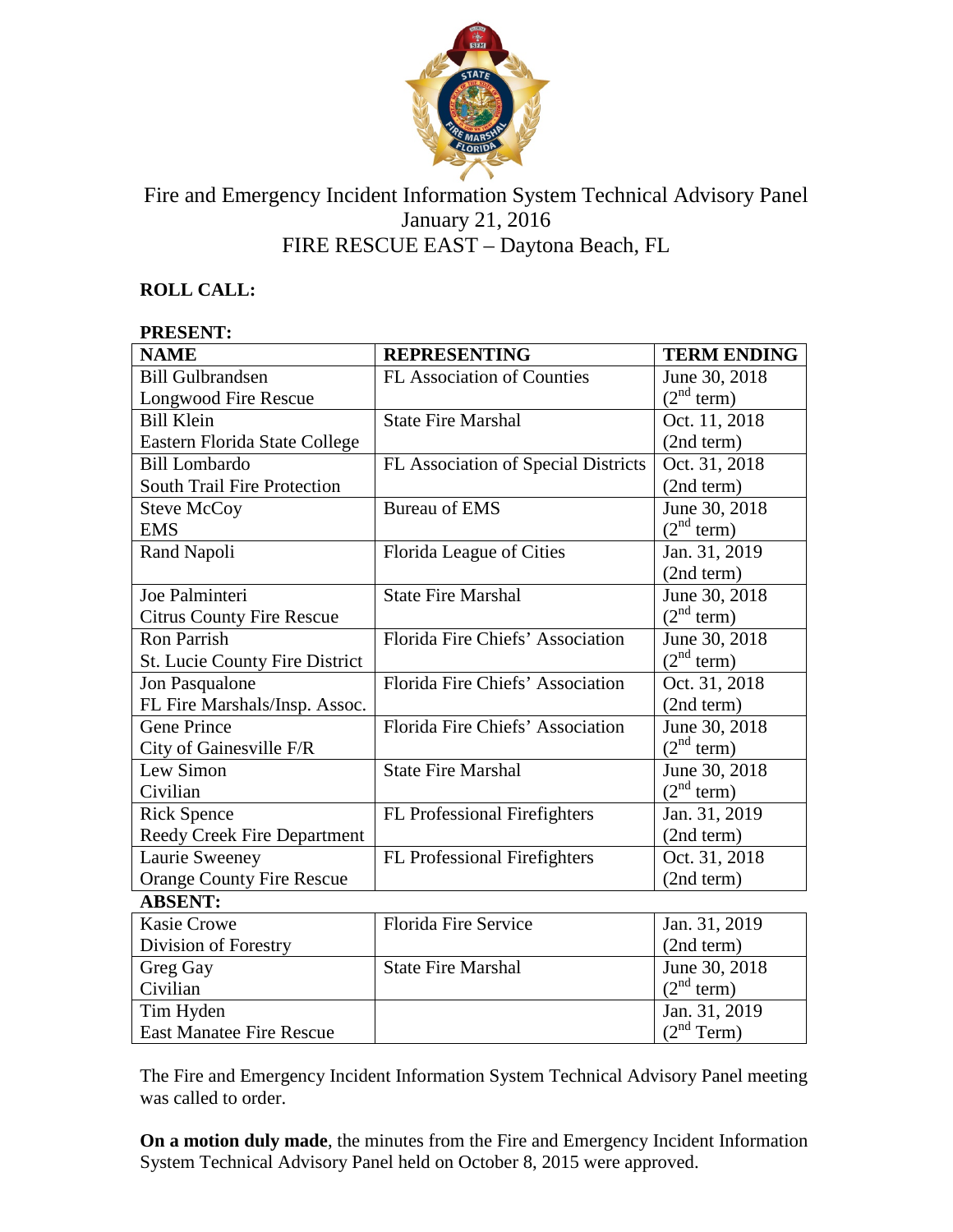#### **Motion carried**.

## **REPORT FROM DIVISION:** *Given by Julius Halas, Director*

- Legislative Session in  $2<sup>nd</sup>$  week:
	- o Senator Dean re-filed "Rural FF", SFM working with him on
		- **Assistance Grant Program**
		- Protective Gear
		- **SCBA**
		- **Training**
		- <sup>15%</sup> match on FEMA grant based on statewide needs assessment
		- **BFST** to hire full time Volunteer Coordinator
	- o Clean up language in agency bill

### **REPORT FROM FFIRS:** *Provided by Wayne Watts, FFIRS Section*

- 2015: Reporting through the end of March has been processed
- 2014: 2.73 million incidents, 125, 000 invalid entries (good) it is the responsibility of each fire department to fix reports
- 174 civilian fatalities
- 1,800 firefighter injuries
- 2015: No firefighter line of duty deaths

## **REPORT FROM EMS:** *Provided by Steve McCoy, EMS*

- Cindy Dick has left the Director position
- John Bixler has retired, Steve McCoy new EMS Administrator
- EMSTARS still largest in country with 75% of runs captured. 1.4 version has been updated to 3.0 version
- Rule Development Ambulance specifications/modifications to ambulance design for a safer ambulance (statutorily required to enforce)
- Grants Program currently open, applications need to be in by March 9, 2016, 4:00 p.m.
- •

### **OLD BUSINESS:**

• Restructure of Annual Report Proposal – tabled until March meeting

### **NEW BUSINESS:** None

Council member Bill Gulbrandsen asked for clarification on reporting automatic/mutual aid calls.

Wayne Watts confirmed there have been no changes.

### **AUDIENCE:**

Palm Coast Fire Department asked for clarification on multi-agency/same vehicle reporting. Update to be provided at next meeting

**NEXT MEETING: March 1, 2016 1:30 p.m.**